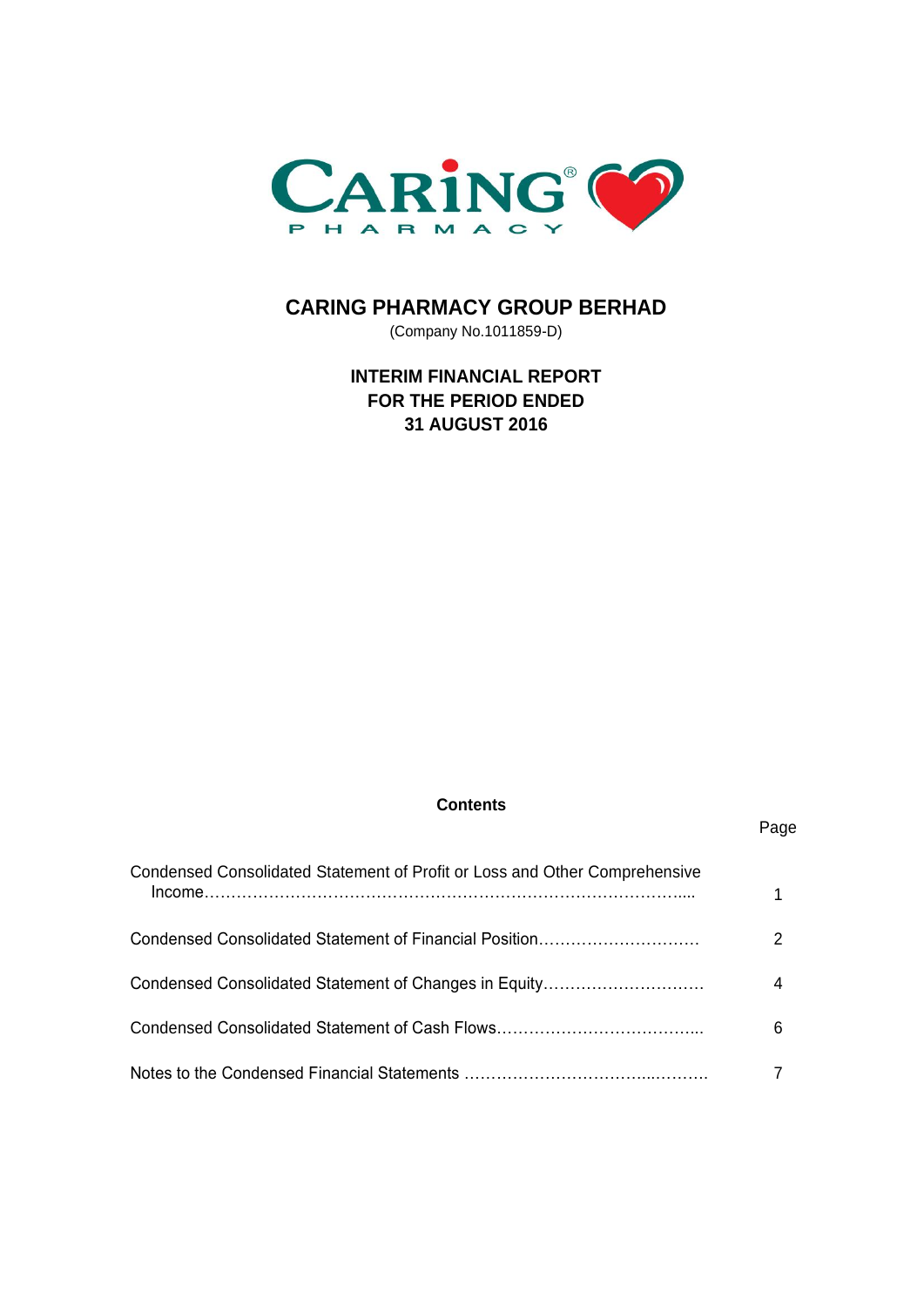

## **Unaudited Condensed Consolidated Statement of Profit or Loss and Other Comprehensive Income for the Financial Period Ended 31 August 2016**

|                                                                  |             | <b>Individual Quarter</b>                                         |                                                                                  |                                                                          | <b>Cumulative Quarter</b>                                                                |  |  |
|------------------------------------------------------------------|-------------|-------------------------------------------------------------------|----------------------------------------------------------------------------------|--------------------------------------------------------------------------|------------------------------------------------------------------------------------------|--|--|
|                                                                  | <b>Note</b> | <b>Current Year</b><br>Quarter<br>31 August 2016<br><b>RM'000</b> | <b>Preceding Year</b><br>Quarter<br>31 August 2015<br><b>RM000</b><br>(Restated) | <b>Current Year</b><br><b>To Date</b><br>31 August 2016<br><b>RM'000</b> | <b>Preceding Year</b><br><b>To Date</b><br>31 August 2015<br><b>RM'000</b><br>(Restated) |  |  |
| <b>REVENUE</b>                                                   |             | 110,938                                                           | 92,553                                                                           | 110,938                                                                  | 92,553                                                                                   |  |  |
| <b>COST OF SALES</b><br><b>GROSS PROFIT</b>                      |             | (90, 862)<br>20,076                                               | (73, 013)<br>19,540                                                              | (90, 862)<br>20,076                                                      | (73, 013)<br>19,540                                                                      |  |  |
| OTHER OPERATING INCOME                                           |             | 5,646                                                             | 5,128                                                                            | 5,646                                                                    | 5,128                                                                                    |  |  |
|                                                                  |             | 25,722                                                            | 24,668                                                                           | 25,722                                                                   | 24,668                                                                                   |  |  |
| SELLING AND DISTRIBUTION EXPENSES                                |             | (16, 916)                                                         | (16, 192)                                                                        | (16, 916)                                                                | (16, 192)                                                                                |  |  |
| <b>ADMINISTRATIVE EXPENSES</b>                                   |             | (6, 262)                                                          | (5,999)                                                                          | (6,262)                                                                  | (5,999)                                                                                  |  |  |
| OTHER OPERATING EXPENSES                                         |             | (974)                                                             | (1,064)                                                                          | (974)                                                                    | (1,064)                                                                                  |  |  |
| <b>FINANCE COSTS</b>                                             |             | (45)                                                              | (46)                                                                             | (45)                                                                     | (46)                                                                                     |  |  |
| PROFIT BEFORE TAXATION                                           | <b>B5</b>   | 1,525                                                             | 1,367                                                                            | 1,525                                                                    | 1,367                                                                                    |  |  |
| <b>TAXATION</b>                                                  | <b>B6</b>   | (427)                                                             | (383)                                                                            | (427)                                                                    | (383)                                                                                    |  |  |
| PROFIT AFTER TAXATION                                            |             | 1,098                                                             | 984                                                                              | 1,098                                                                    | 984                                                                                      |  |  |
| OTHER COMPREHENSIVE INCOME,<br>NET OF TAX                        |             |                                                                   |                                                                                  |                                                                          |                                                                                          |  |  |
| TOTAL COMPREHENSIVE INCOME<br>FOR THE FINANCIAL PERIOD           |             | 1,098                                                             | 984                                                                              | 1,098                                                                    | 984                                                                                      |  |  |
| PROFIT AFTER TAXATION<br>ATTRIBUTABLE TO:-                       |             |                                                                   |                                                                                  |                                                                          |                                                                                          |  |  |
| - Owners of the Company<br>- Non-Controlling interests           |             | 721<br>377                                                        | 1,019<br>(35)                                                                    | 721<br>377                                                               | 1,019<br>(35)                                                                            |  |  |
|                                                                  |             | 1,098                                                             | 984                                                                              | 1,098                                                                    | 984                                                                                      |  |  |
| TOTAL COMPREHENSIVE INCOME<br>ATTRIBUTABLE TO:-                  |             |                                                                   |                                                                                  |                                                                          |                                                                                          |  |  |
| - Owners of the Company                                          |             | 721                                                               | 1,019                                                                            | 721                                                                      | 1,019                                                                                    |  |  |
| - Non-Controlling interests                                      |             | 377<br>1,098                                                      | (35)<br>984                                                                      | 377<br>1,098                                                             | (35)<br>984                                                                              |  |  |
|                                                                  |             |                                                                   |                                                                                  |                                                                          |                                                                                          |  |  |
| Earning per share (Sen) attributable to<br>Owners of the Company |             |                                                                   |                                                                                  |                                                                          |                                                                                          |  |  |
| - Basic $(2)$                                                    | <b>B12</b>  | 0.33                                                              | 0.47                                                                             | 0.33                                                                     | 0.47                                                                                     |  |  |
| - Diluted                                                        |             | N/A                                                               | N/A                                                                              | N/A                                                                      | N/A                                                                                      |  |  |

*Notes:*

N/A *Not applicable.*

*(1)* The Unaudited Condensed Consolidated Statement of Profit or Loss and Other Comprehensive Income should be read in conjunction with the Audited Financial Statements for the financial year ended 31 May 2016 and the accompanying explanatory *notes attached to these financial statements.*

*(2) Based on the weighted average number of ordinary shares in issue as detailed in Note B12.*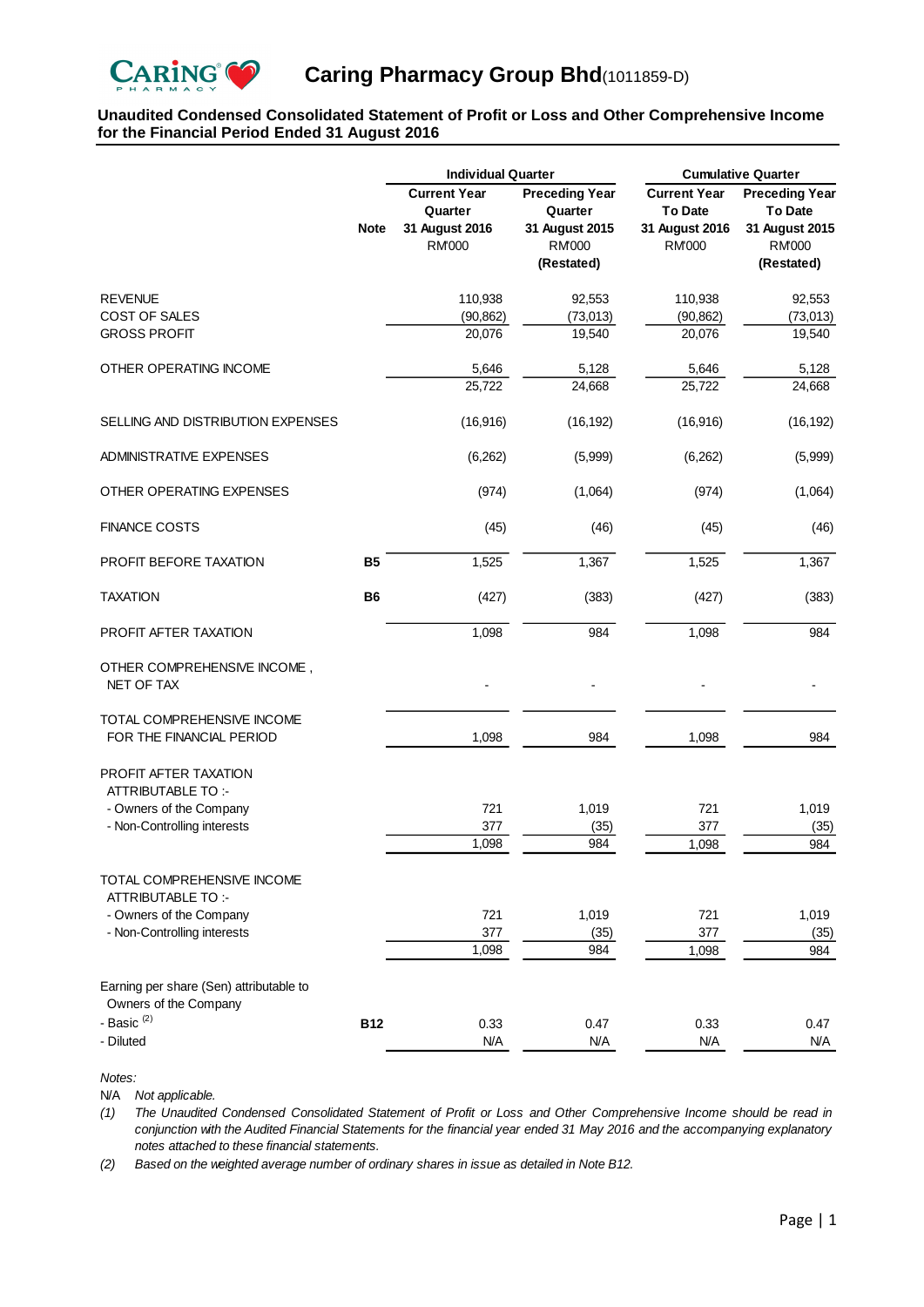

# **Unaudited Condensed Consolidated Statement of Financial Position as at 31 August 2016**

|                                             | <b>Note</b> | AS AT<br>31 August 2016<br><b>RM'000</b> | <b>AS AT</b><br>31 May 2016<br><b>RM'000</b> |
|---------------------------------------------|-------------|------------------------------------------|----------------------------------------------|
| <b>ASSETS</b>                               |             |                                          |                                              |
| <b>NON-CURRENT ASSETS</b>                   |             |                                          |                                              |
| Property, plant and equipment               |             | 37,213                                   | 36,363                                       |
| Intangible assets                           |             | 2,996                                    | 2,996                                        |
| Deferred tax assets                         |             | 277                                      | 19                                           |
|                                             |             | 40,486                                   | 39,378                                       |
| <b>CURRENT ASSETS</b>                       |             |                                          |                                              |
| Inventories                                 |             | 87,152                                   | 91,240                                       |
| Trade receivables                           |             | 779                                      | 973                                          |
| Other receivables, deposits and prepayments |             | 8,626                                    | 7,723                                        |
| Tax recoverable                             |             | 4,063                                    | 3,490                                        |
| Deposits with financial institutions        |             | 30,246                                   | 32,316                                       |
| Cash and bank balances                      |             | 47,715                                   | 45,616                                       |
|                                             |             | 178,581                                  | 181,358                                      |
| <b>TOTAL ASSETS</b>                         |             | 219,067                                  | 220,736                                      |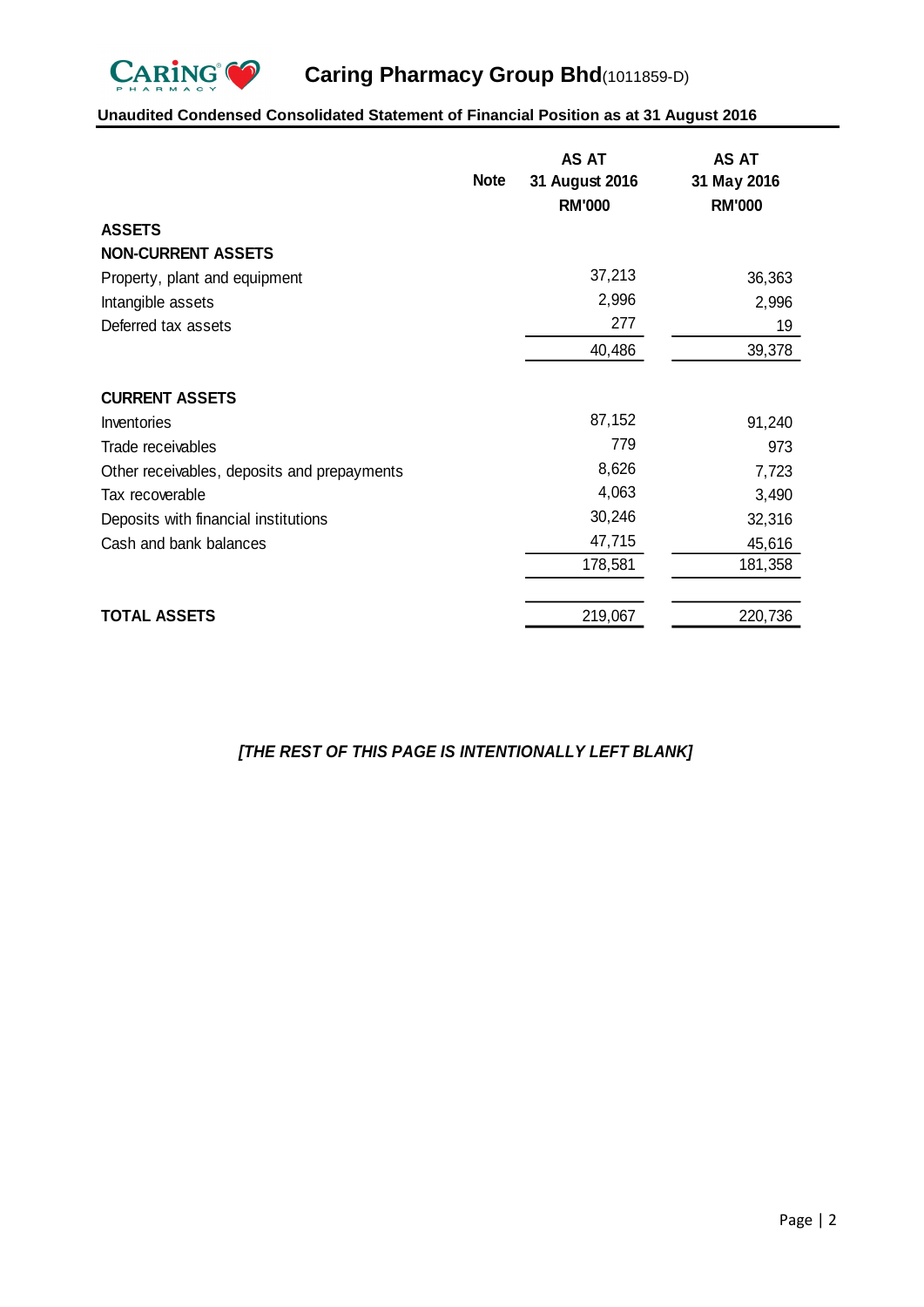

# **Unaudited Condensed Consolidated Statement of Financial Position as at 31 August 2016 (Cont'd)**

|                                                                                          | <b>Note</b> | <b>AS AT</b><br>31 August 2016<br><b>RM'000</b> | <b>AS AT</b><br>31 May 2016<br><b>RM'000</b> |
|------------------------------------------------------------------------------------------|-------------|-------------------------------------------------|----------------------------------------------|
| <b>EQUITY AND LIABILITIES</b>                                                            |             |                                                 |                                              |
| <b>EQUITY</b>                                                                            |             |                                                 |                                              |
| Share capital                                                                            |             | 217,706                                         | 217,706                                      |
| Share premium                                                                            |             | 7,402                                           | 7,402                                        |
| Retained profits                                                                         |             | 80,168                                          | 79,447                                       |
| Merger deficit                                                                           |             | (181, 984)                                      | (181, 984)                                   |
| <b>TOTAL EQUITY ATTRIBUTABLE TO OWNERS</b>                                               |             |                                                 |                                              |
| OF THE COMPANY                                                                           |             | 123,292                                         | 122,571                                      |
| NON-CONTROLLING INTERESTS                                                                |             | 2,394                                           | 2,017                                        |
| <b>TOTAL EQUITY</b>                                                                      |             | 125,686                                         | 124,588                                      |
| <b>NON-CURRENT LIABILITIES</b>                                                           |             |                                                 |                                              |
| Long term borrowings                                                                     | <b>B8</b>   | 8,718                                           | 8,988                                        |
| Deferred tax liabilities                                                                 |             | 38                                              | 38                                           |
|                                                                                          |             | 8,756                                           | 9,026                                        |
| <b>CURRENT LIABILITIES</b>                                                               |             |                                                 |                                              |
| Trade payables                                                                           |             | 70,865                                          | 74,657                                       |
| Other payables and accruals                                                              |             | 7,850                                           | 6,524                                        |
| Amount owing to non-controlling shareholders                                             |             | 3,752                                           | 3,752                                        |
| Provision for taxation                                                                   |             | 638                                             | 670                                          |
| Short term borrowings                                                                    | <b>B8</b>   | 1,520                                           | 1,519                                        |
|                                                                                          |             | 84,625                                          | 87,122                                       |
| <b>TOTAL LIABILITIES</b>                                                                 |             | 93,381                                          | 96,148                                       |
| <b>TOTAL EQUITY AND LIABILITIES</b>                                                      |             | 219,067                                         | 220,736                                      |
| Net assets per share attributable to ordinary equity<br>holders of the parent (RM) $(2)$ |             | 0.57                                            | 0.56                                         |

*Notes:*

*(1) The Unaudited Condensed Consolidated Statement of Financial Position should b e read in conjunction with the Audited Financial Statements for the financial year ended 31 May 2016 and the accompanying explanatory notes attached to these financial statements.*

*(2) Based on the issued share capital of 217,706,400 shares*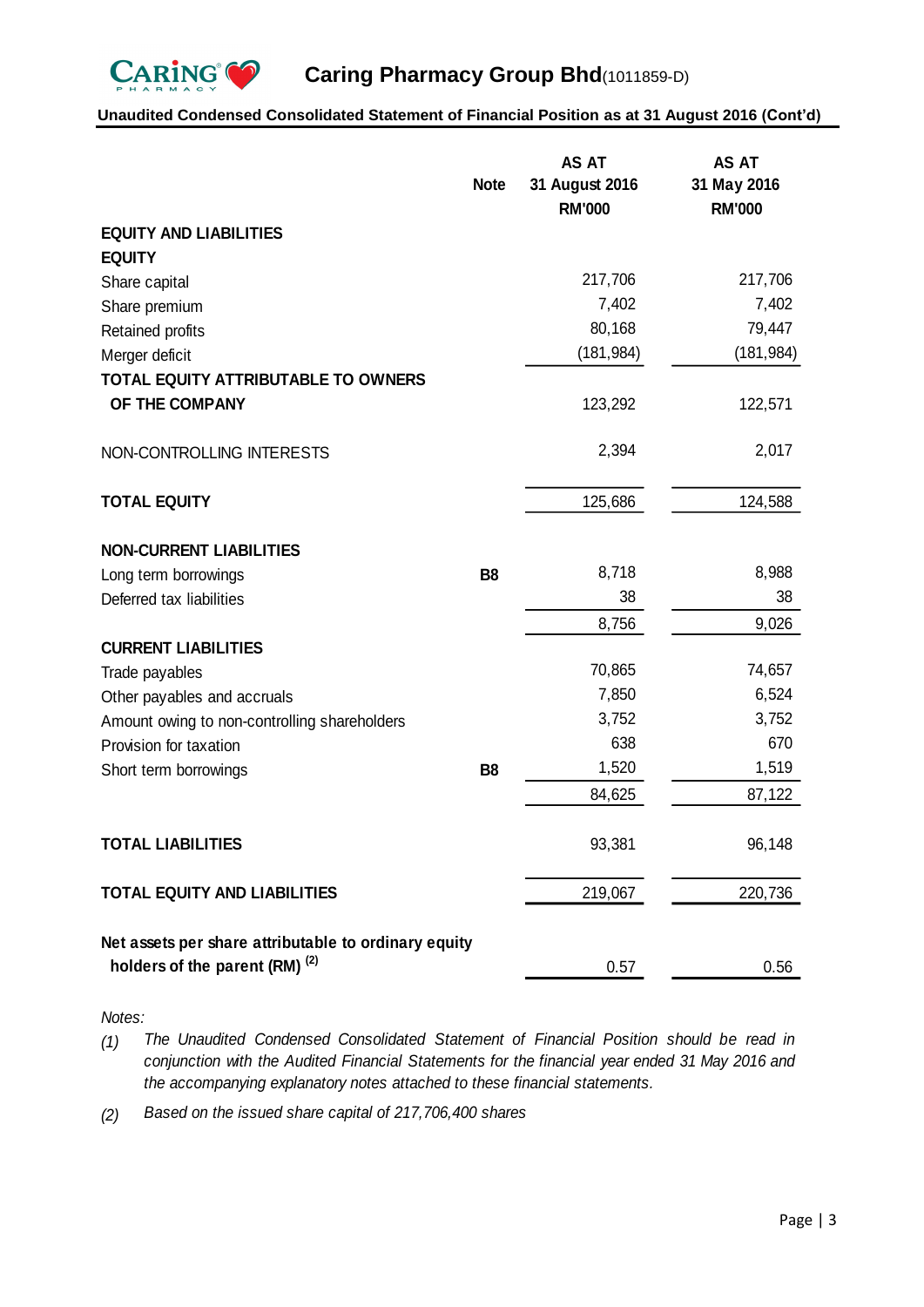

# **Unaudited Condensed Consolidated Statement of Changes in Equity for the Financial Period Ended 31 August 2016**

|                                                  | Non-distributable --------------><br><------------- |                                                 | <distributable></distributable>           |                                                    |                               |                                                          |                                                |
|--------------------------------------------------|-----------------------------------------------------|-------------------------------------------------|-------------------------------------------|----------------------------------------------------|-------------------------------|----------------------------------------------------------|------------------------------------------------|
| Period Ended 31 August 2015                      | <b>Share Capital</b><br><b>RM'000</b>               | <b>Share</b><br><b>Premium</b><br><b>RM'000</b> | Merger<br><b>Deficit</b><br><b>RM'000</b> | <b>Retained</b><br><b>Profits</b><br><b>RM'000</b> | <b>Total</b><br><b>RM'000</b> | Non-<br>Controlling<br><b>Interests</b><br><b>RM'000</b> | <b>Total</b><br><b>Equity</b><br><b>RM'000</b> |
|                                                  |                                                     |                                                 |                                           |                                                    |                               |                                                          |                                                |
| At 31 May 2015                                   | 217,706                                             | 7,402                                           | (181, 984)                                | 76,918                                             | 120,042                       | 804                                                      | 120,846                                        |
| Total comprehensive income for the period        | $\blacksquare$                                      |                                                 | $\overline{\phantom{a}}$                  | 1,019                                              | 1,019                         | (35)                                                     | 984                                            |
| Dilution in equity interest in a subsidiaries    | $\overline{\phantom{a}}$                            |                                                 | $\overline{\phantom{a}}$                  | 94                                                 | 94                            | (94)                                                     |                                                |
| Effect of issue of share capital by a subsidiary | $\overline{\phantom{0}}$                            |                                                 |                                           |                                                    | $\blacksquare$                | 60                                                       | 60                                             |
| At 31 August 2015                                | 217,706                                             | 7,402                                           | (181, 984)                                | 78,031                                             | 121,155                       | 735                                                      | 121,890                                        |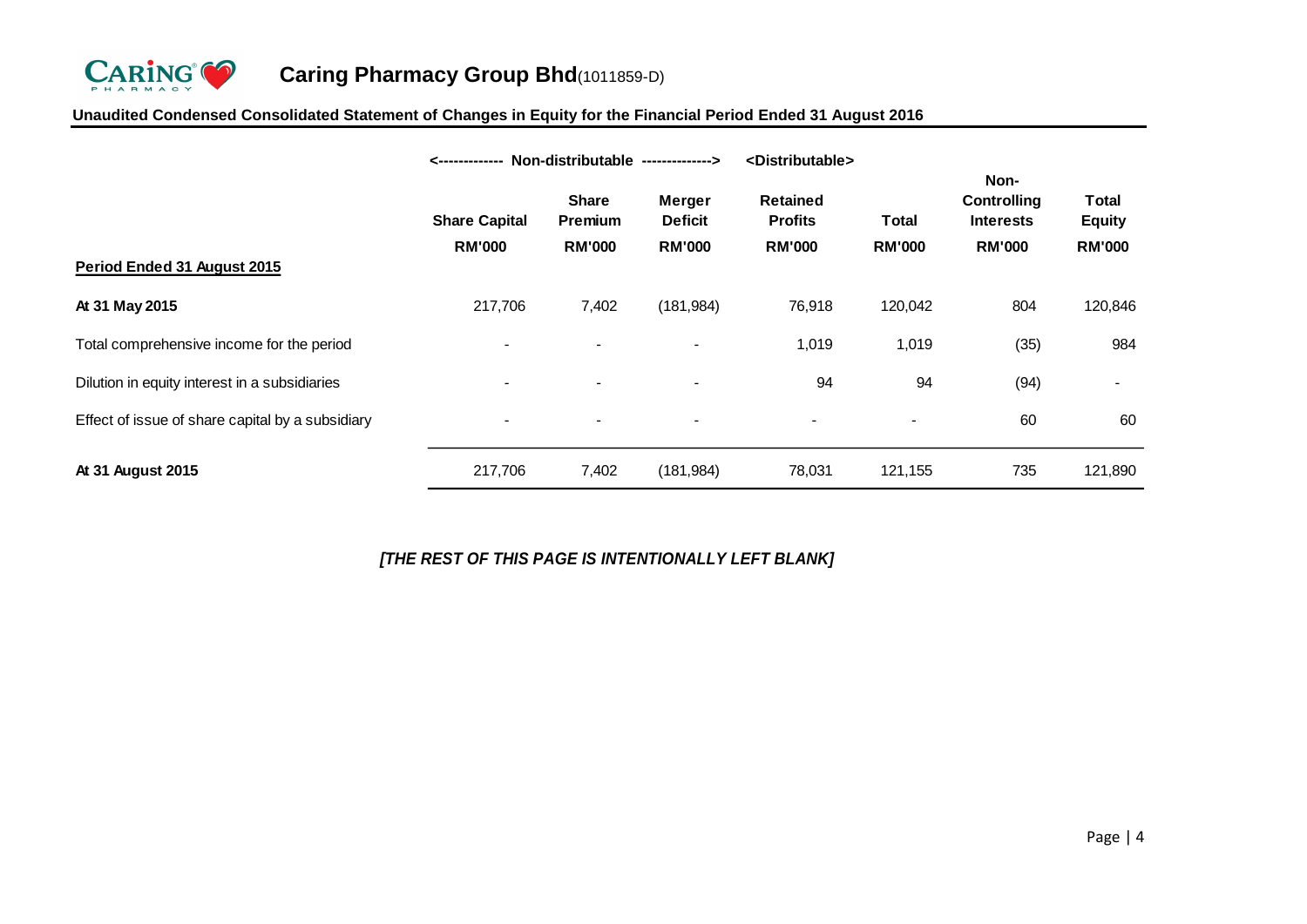

# **Unaudited Condensed Consolidated Statement of Changes in Equity for the Financial Period Ended 31 August 2016 (Cont'd)**

|                                                                   | Non-distributable --------------><br>-------------- |                                                 | <distributable></distributable>                  |                                                    |                        |                                                                 |                                                |
|-------------------------------------------------------------------|-----------------------------------------------------|-------------------------------------------------|--------------------------------------------------|----------------------------------------------------|------------------------|-----------------------------------------------------------------|------------------------------------------------|
|                                                                   | <b>Share Capital</b><br><b>RM'000</b>               | <b>Share</b><br><b>Premium</b><br><b>RM'000</b> | <b>Merger</b><br><b>Deficit</b><br><b>RM'000</b> | <b>Retained</b><br><b>Profits</b><br><b>RM'000</b> | Total<br><b>RM'000</b> | Non-<br><b>Controlling</b><br><b>Interests</b><br><b>RM'000</b> | <b>Total</b><br><b>Equity</b><br><b>RM'000</b> |
| Period Ended 31 August 2016                                       |                                                     |                                                 |                                                  |                                                    |                        |                                                                 |                                                |
| At 31 May 2016                                                    | 217,706                                             | 7,402                                           | (181, 984)                                       | 79,447                                             | 122,571                | 2,017                                                           | 124,588                                        |
| Total comprehensive income for the period                         | $\blacksquare$                                      |                                                 |                                                  | 721                                                | 721                    | 377                                                             | 1,098                                          |
| Dilution in equity interest in subsidiaries                       |                                                     |                                                 | $\blacksquare$                                   | -                                                  | $\blacksquare$         |                                                                 | $\blacksquare$                                 |
| Effect of issue of share capital by a subsidiary                  |                                                     |                                                 |                                                  |                                                    |                        |                                                                 |                                                |
| Dividends paid                                                    |                                                     |                                                 |                                                  |                                                    |                        |                                                                 |                                                |
| Dividends paid by subsidiaries<br>to non-controlling shareholders |                                                     |                                                 |                                                  |                                                    |                        |                                                                 |                                                |
| At 31 August 2016                                                 | 217,706                                             | 7,402                                           | (181, 984)                                       | 80,168                                             | 123,292                | 2,394                                                           | 125,686                                        |

Notes :

*(1)* The Unaudited Condensed Consolidated Statement of Changes in Equity should be read in conjunction with the Audited Financial Statements for the *financial year ended 31 May 2015 and the accompanying explanatory notes attached to these financial statements.*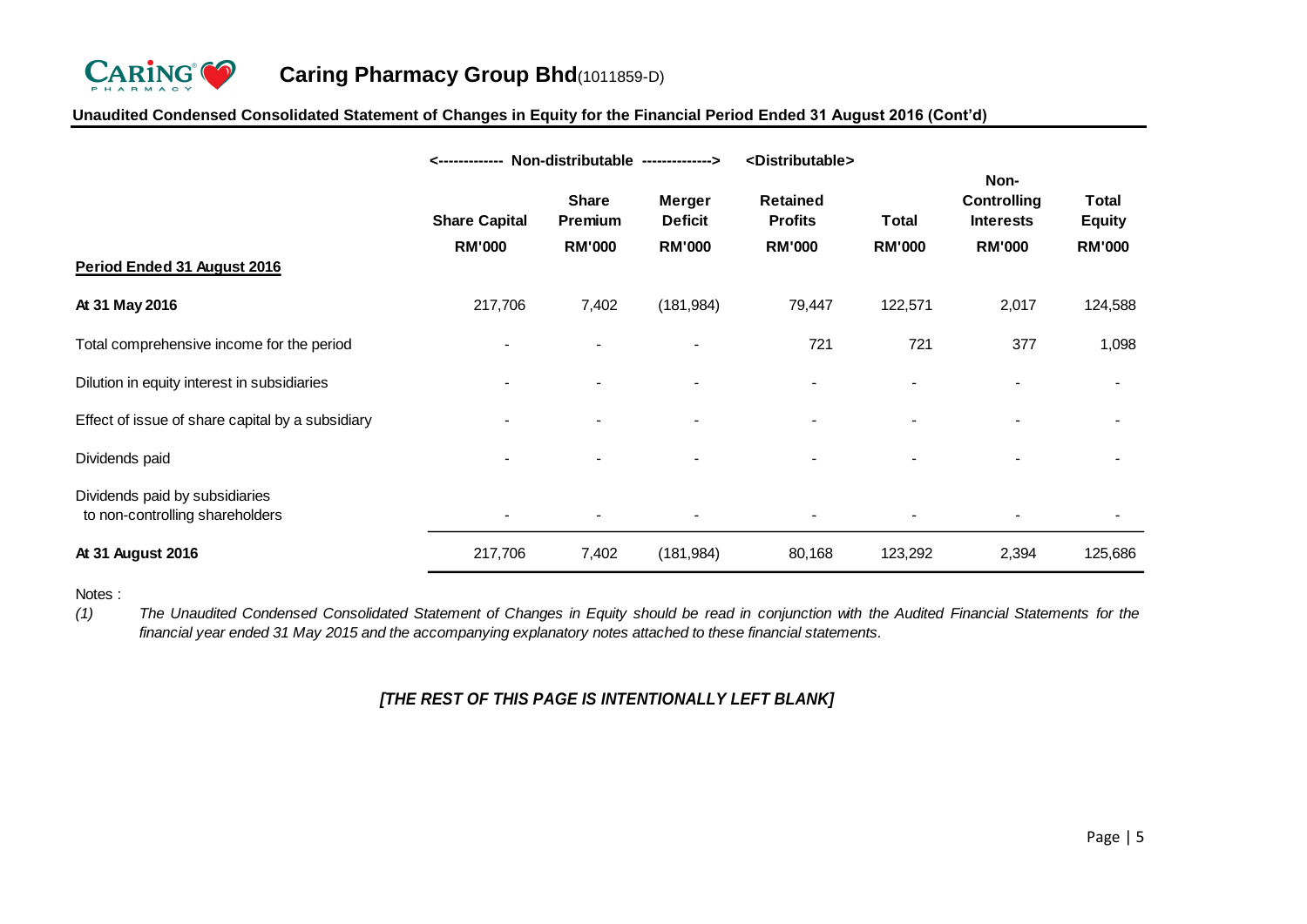

# **Caring Pharmacy Group Bhd** (1011859-D)

# **Unaudited Condensed Consolidated Statement of Cash Flows for the Financial Period Ended 31 August 2016**

|                                                                                                    | <b>Current Year</b><br><b>To Date</b><br>31 August 2016<br><b>RM'000</b> | <b>Preceding Year</b><br><b>To Date</b><br>31 August 2015<br><b>RM'000</b> |
|----------------------------------------------------------------------------------------------------|--------------------------------------------------------------------------|----------------------------------------------------------------------------|
| <b>CASH FLOWS FROM/(FOR) OPERATING ACTIVITIES</b><br>Profit before taxation                        | 1,525                                                                    | 1,367                                                                      |
|                                                                                                    |                                                                          |                                                                            |
| <b>Adjustments for:-</b><br>Depreciation of property, plant and equipment<br>Equipment written off | 896<br>13                                                                | 1,064                                                                      |
| Interest expense                                                                                   | 45                                                                       | 46                                                                         |
| Gain on disposal of property, plant and equipment                                                  | (15)                                                                     |                                                                            |
| Interest income<br>Rental income                                                                   | (363)<br>(37)                                                            | (348)<br>(38)                                                              |
| Operating profit before working capital changes                                                    | 2,064                                                                    | 2,091                                                                      |
| Decrease/(Increase) in inventories                                                                 | 4,088                                                                    | (1,396)                                                                    |
| Increase in trade and other receivables                                                            | (709)                                                                    | (489)                                                                      |
| Decrease in trade and other payables                                                               | (2,466)                                                                  | (12, 386)                                                                  |
| <b>CASH FROM OPERATION</b>                                                                         | 2,977                                                                    | (12, 180)                                                                  |
| Tax paid                                                                                           | (1,290)                                                                  | (1,033)                                                                    |
| Interest paid                                                                                      | (45)                                                                     | (46)                                                                       |
| <b>NET CASH FROM/(FOR) OPERATING ACTIVITIES</b>                                                    | 1,642                                                                    | (13,259)                                                                   |
| <b>CASH FLOWS FOR INVESTING ACTIVITIES</b>                                                         |                                                                          |                                                                            |
| Interest received                                                                                  | 363                                                                      | 348                                                                        |
| Proceeds from disposal of property, plant and equipment                                            | 15                                                                       |                                                                            |
| Purchase of property, plant and equipment                                                          | (1,759)                                                                  | (788)                                                                      |
| Payment of goodwill<br>Rental received                                                             | 37                                                                       | (50)<br>38                                                                 |
| <b>NET CASH FOR INVESTING ACTIVITIES</b>                                                           | (1, 344)                                                                 | (452)                                                                      |
|                                                                                                    |                                                                          |                                                                            |
| <b>CASH FOR FINANCING ACTIVITIES</b><br>Proceeds from issuance of shares by subsidiaries           |                                                                          |                                                                            |
| to non-controlling shareholders                                                                    |                                                                          | 60                                                                         |
| Repayment of hire purchase obligations                                                             | (15)                                                                     |                                                                            |
| Repayment of term loan                                                                             | (254)                                                                    | (244)                                                                      |
| Net advances from non-controlling shareholders                                                     |                                                                          | 188                                                                        |
| <b>NET CASH (FOR)/FROM FINANCING ACTIVITIES</b>                                                    | (269)                                                                    | 4                                                                          |
| NET INCREASE/(DECREASE) IN CASH AND CASH EQUIVALENTS                                               | 29                                                                       | (13,707)                                                                   |
| <b>CASH AND CASH EQUIVALENTS AT BEGINNING</b><br>OF THE FINANCIAL PERIOD                           | 77,932                                                                   | 86,501                                                                     |
| CASH AND CASH EQUIVALENTS AT END OF THE FINANCIAL PERIOD                                           | 77,961                                                                   | 72,794                                                                     |
| <b>CASH AND CASH EQUIVALENTS AT THE END OF THE PERIOD COMPRISE:-</b>                               |                                                                          |                                                                            |
| - Deposits with financial institutions                                                             | 30,246                                                                   | 37,864                                                                     |
| - Cash and bank balances                                                                           | 47,715                                                                   | 34,930                                                                     |
|                                                                                                    | 77,961                                                                   | 72,794                                                                     |

*Notes:*

*(1) The Unaudited Condensed Consolidated Statement of Cash Flows should be read in conjunction with the Audited Financial Statements for the financial year ended 31 May 2016 and the accompanying explanatory notes attached to these financial statements.*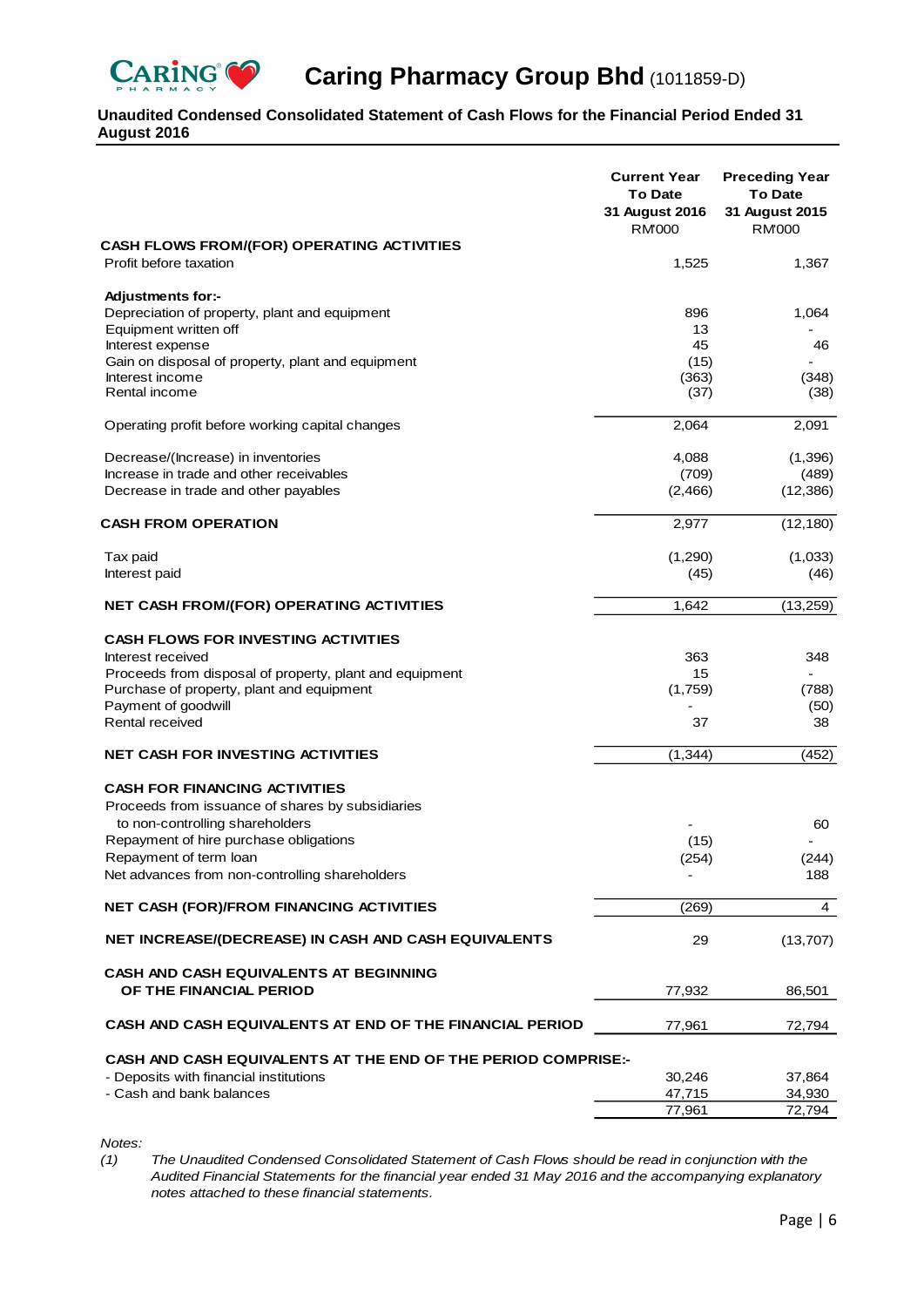

# **Part A –Explanatory Notes Pursuant to Malaysian Financial Reporting Standards ("MFRS") 134, Interim Financial Reporting**

#### **A1. Basis of Preparation**

The interim financial report is unaudited and has been prepared in accordance with MFRS 134: Interim Financial Reporting issued by the Malaysian Accounting Standards Board ("MASB") and Para 9.22and 9.40 (Appendix 9B Part A) of the Main Market Listing Requirements of Bursa Malaysia Securities Berhad ("Bursa Securities").

The interim financial report should be read in read in conjunction with the Audited Financial Statements for the financial year ended 31 May 2016 and the accompanying explanatory notes attached to these financial statements.

The interim financial report contains condensed consolidated financial statements and selected explanatory notes. The notes include an explanation of events and transactions that are significant to an understanding of the changes in financial position and performance of the Group since the year ended 31 May 2016. The interim consolidated financial report and notes thereon do not include all the information required for a full set of financial statements prepared in accordance with MFRSs.

The group has adopted merger accounting method for the preparation of this Interim Financial Statements.

#### **A2. Changes in Accounting Policies**

The significant accounting policies adopted are consistent with those of the adopted as disclosed in the Audited Financial Statements for the financial year ended 31 May 2016.

The Group has not applied in advance the following accounting standards and interpretations (including the consequential amendments, if any) that have been issued by the Malaysian Accounting Standards Board (MASB) but are not yet effective:-

| MFRSs and/or IC Interpretations (Including The Consequential<br>Amendments)                                                         | <b>Effective Date</b>            |
|-------------------------------------------------------------------------------------------------------------------------------------|----------------------------------|
| MFRS 9 Financial Instruments (IFRS 9 issued by IASB in July 2014)                                                                   | 1 January 2018                   |
| <b>MFRS 14 Regulatory Deferral Accounts</b>                                                                                         | 1 January 2016                   |
| <b>MFRS 15 Revenue from Contracts with Customers</b>                                                                                | 1 January 2018                   |
| <b>MFRS 16 Leases</b>                                                                                                               | 1 January 2019                   |
| Amendments to MFRS 10 and MFRS 128 (2011): Sale or Contribution<br>of Assets between an Investor and its Associate or Joint Venture | Deferred until<br>further notice |
| Amendments to MFRS 11: Accounting for Acquisitions of Interests in<br><b>Joint Operations</b>                                       | 1 January 2016                   |
| Amendments to MFRS 10, MFRS 12 and MFRS 128 (2011):<br>Investment Entities - Applying the Consolidation Exception                   | 1 January 2016                   |
| Amendments to MFRS 15: Effective Date of MFRS 15                                                                                    | 1 January 2018                   |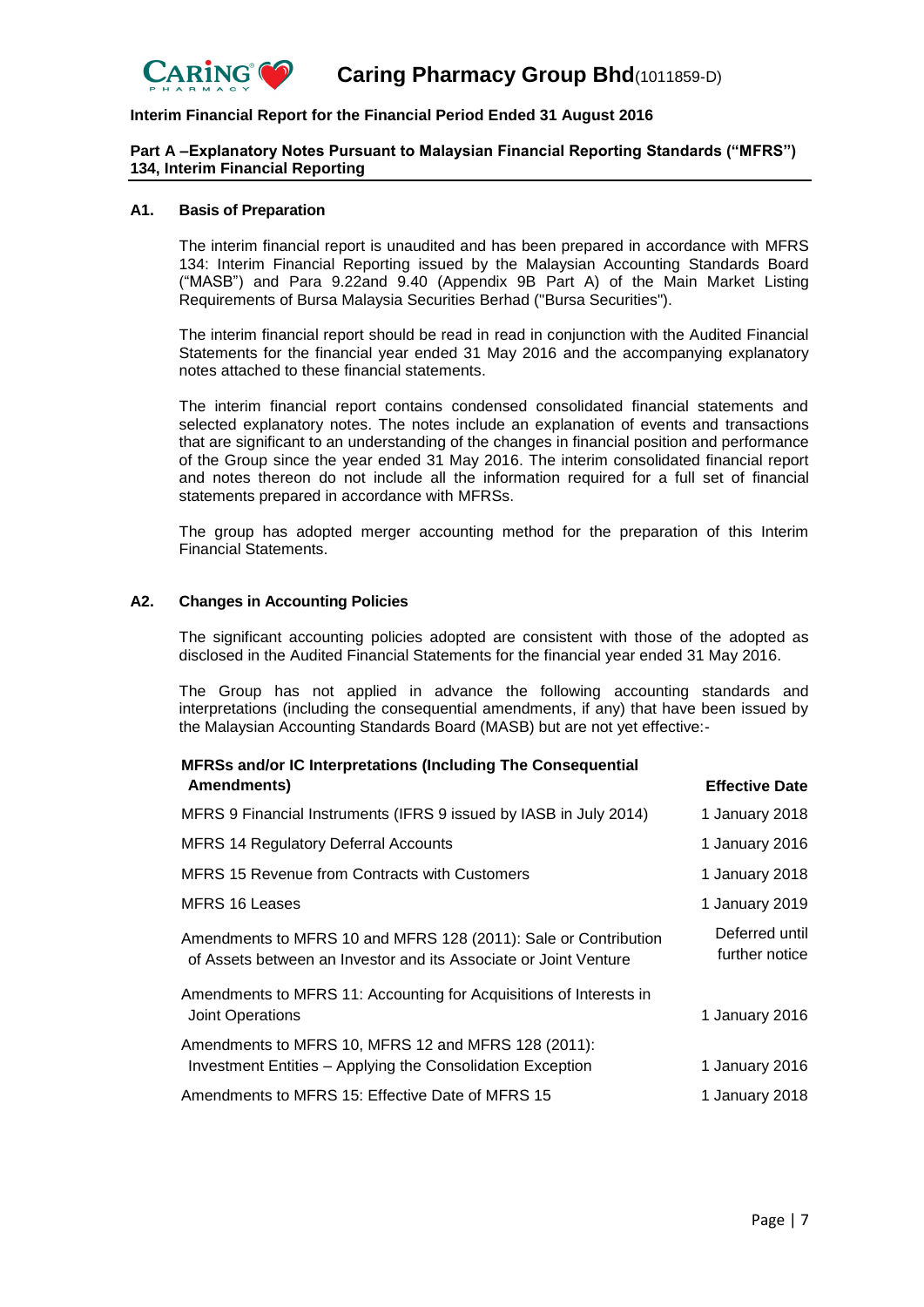

## **Part A –Explanatory Notes Pursuant to Malaysian Financial Reporting Standards ("MFRS") 134, Interim Financial Reporting**

#### **A2. Changes in Accounting Policies (Cont'd)**

The Group has not applied in advance the following accounting standards and interpretations (including the consequential amendments, if any) that have been issued by the Malaysian Accounting Standards Board (MASB) but are not yet effective (Cont'd):-

| <b>MFRSs and/or IC Interpretations (Including The Consequential</b><br>Amendments)                           | <b>Effective Date</b> |
|--------------------------------------------------------------------------------------------------------------|-----------------------|
| Amendments to MFRS 15: Clarifications to MFRS 15 Revenue from<br><b>Contracts with Customers</b>             | 1 January 2018        |
| Amendments to MFRS 101: Presentation of Financial Statements -<br>Disclosure Initiative                      | 1 January 2016        |
| Amendments to MFRS 107: Disclosure Initiative                                                                | 1 January 2017        |
| Amendments to MFRS 112: Recognition of Deferred Tax Assets for<br><b>Unrealised Losses</b>                   | 1 January 2017        |
| Amendments to MFRS 116 and MFRS 138: Clarification of Acceptable<br>Methods of Depreciation and Amortisation | 1 January 2016        |
| Amendments to MFRS 116 and MFRS 141: Agriculture - Bearer Plants                                             | 1 January 2016        |
| Amendments to MFRS 127 (2011): Equity Method in Separate<br><b>Financial Statements</b>                      | 1 January 2016        |
| Annual Improvements to MFRSs 2012 - 2014 Cycle                                                               | 1 January 2016        |

The above mentioned accounting standards and interpretations (including the consequential amendments) is not expected to have any material impact on the Group's financial statements upon their initial application.

#### **A3. Auditors' Report on Preceding Annual Financial Statements**

There was no qualification to the audited financial statements of the Company and its subsidiaries for the financial year ended 31 May 2016.

#### **A4. Seasonal or Cyclical Factors**

The financial performance of the Group is not significantly affected by any seasonal or cyclical factors save for the materialization of purchase rebate entitlements from our suppliers which can only be determined in the third quarter of the financial year.

#### **A5. Item of Unusual Nature**

There were no significant unusual items affecting the assets, liabilities, equity, net income or cash flow because of their nature, size or incidence for the financial quarter under review.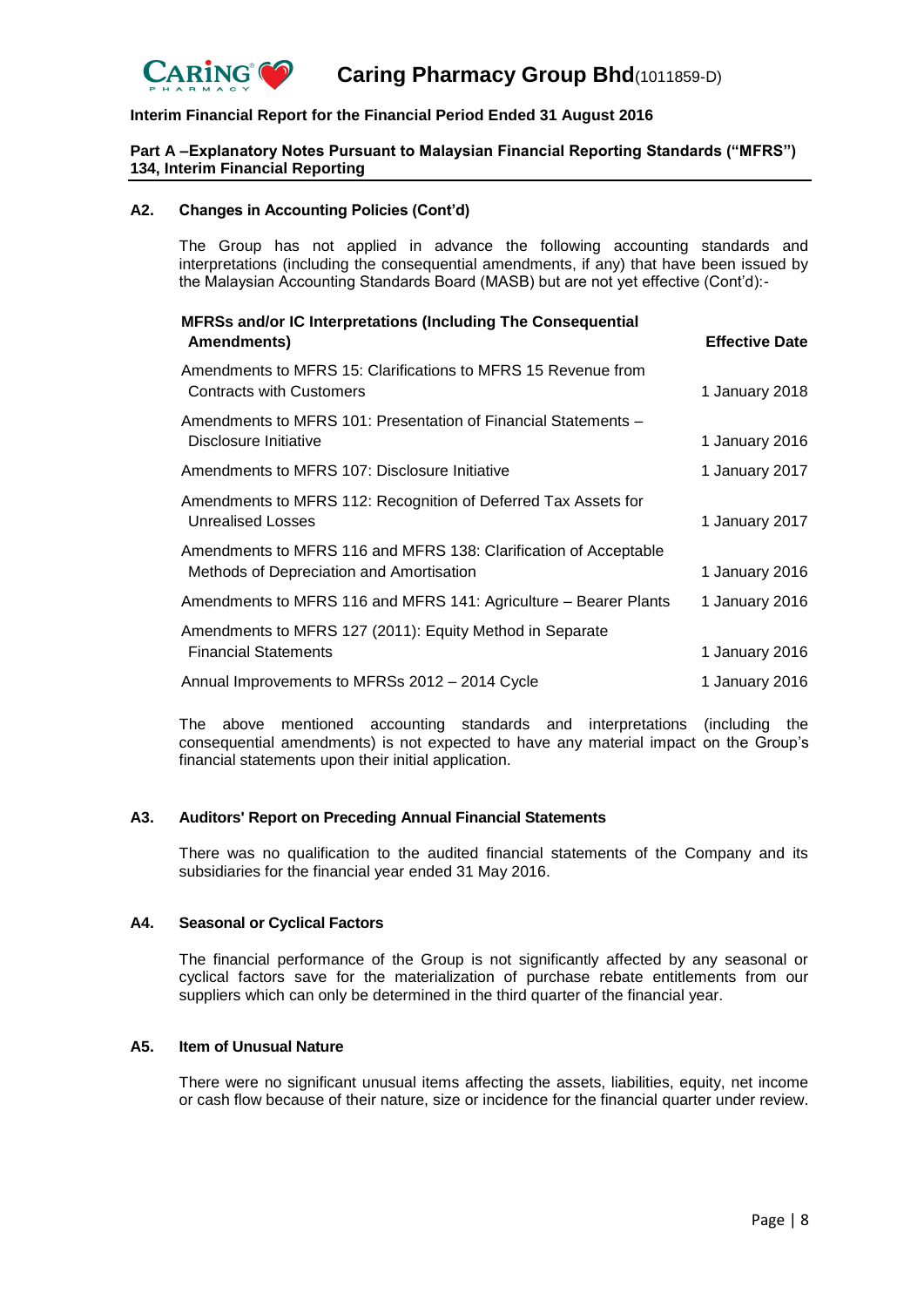

# **Part A –Explanatory Notes Pursuant to Malaysian Financial Reporting Standards ("MFRS") 134, Interim Financial Reporting**

#### **A6. Material Changes in Estimates**

There were no changes in estimates of amounts reported in prior financial years that have had a material effect in the current financial quarter.

#### **A7. Changes in Debt and Equity Securities**

There were no issuance, cancellation, repurchase, resale and repayment of debt and equity securities during the current financial quarter.

#### **A8. Dividend Paid**

A final single tier tax exempt dividend of 1.5sen per ordinary share amounting to RM3,265,596 in respect of the financial year ended 31 May 2016 will payable on 23 November 2016.

There was no dividend paid in respect of the current financial period to date.

#### **A9. Segmental Information**

No segmental analysis is prepared as the Group is primarily engaged in retail pharmacy and related activities in Malaysia.

#### **A10. Capital Commitments**

Capital commitment for property and equipment not provided for as at 31 August 2016 are as follows:-

| <b>Capital expenditure commitments</b>                                | As atl<br>31-August-2016<br><b>RM'000</b> |
|-----------------------------------------------------------------------|-------------------------------------------|
| Contracted but not provided for:<br>- Property, plant and equipment   | 2,322                                     |
| Authorised but not contracted for:<br>- Property, plant and equipment | 1.488                                     |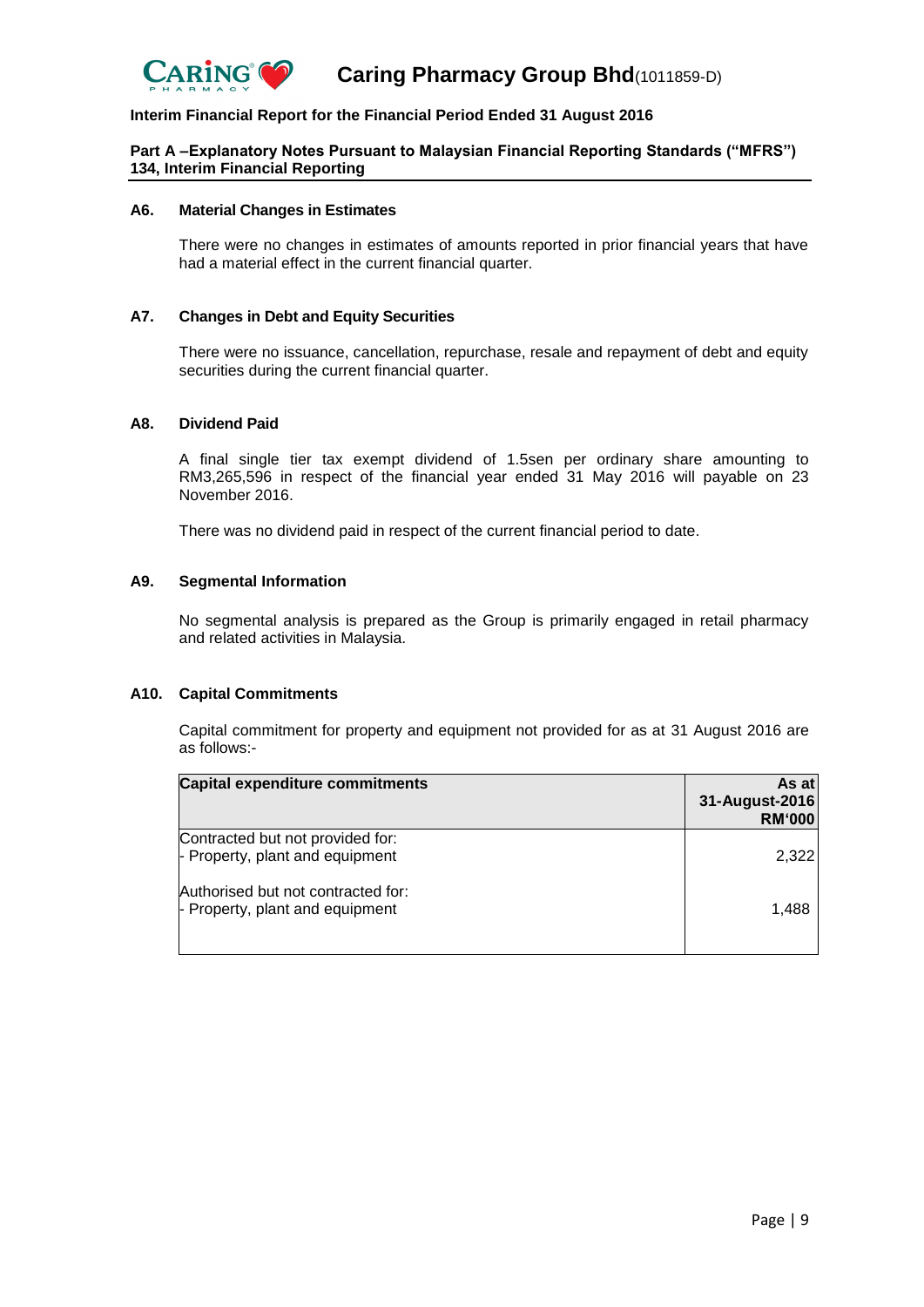

### **Part A –Explanatory Notes Pursuant to Malaysian Financial Reporting Standards ("MFRS") 134, Interim Financial Reporting**

#### **A11. Material Events Subsequent To the End of the Interim Period**

There were not material events subsequent to the end of the current financial quarter that have not been reflected in this quarterly report as at the date of this report save for the below:

- a) Disposal of 147,000 ordinary shares of RM1.00 each in Caring Pharmacy (SW) Sdn. Bhd. for a total consideration of RM147,000 on 1 October 2016 by Caring Pharmacy Retail Management Sdn. Bhd. ("CPRM") resulting a decrease in CPRM's effective equity interest in the subsidiary from 100% to 51%;
- b) Disposal of 124,000 ordinary shares of RM1.00 each in Green Surge Sdn. Bhd. for a total consideration of RM124,000 on 1 October 2016 by CPRM resulting a decrease in CPRM's effective equity interest in the subsidiary from 100% to 60%; and
- c) Acquisition of 25,000 ordinary shares of RM1.00 each in Caring Pharmacy (Kinrara) Sdn. Bhd. for a total cash consideration of RM901,953 resulting an increase in CPRM's effective equity interest in the subsidiary from 75% to 100%.

#### **A12. Changes in Composition of the Group**

There were no changes in the composition of the Group for the current quarter under review saves for the acquisition and disposal of shares in subsidiaries by Caring Pharmacy Retail Management Sdn. Bhd. ("CPRM") as detailed below:

- a) Disposal of 2 ordinary shares in Caring Pharmacy Help Sdn. Bhd. for a total cash consideration of RM2. Upon the completion of disposal, Caring Pharmacy Help Sdn. Bhd. shall cease to be a subsidiary of CPRM on 13 June 2016;
- b) Disposal of 2 ordinary shares in Miracle Cure Caring Sdn. Bhd. For a total cash consideration of RM2. Upon the completion of disposal, Miracle Cure Caring Sdn. Bhd. shall cease to be a subsidiary of CPRM on 13 June 2016;
- c) Subscription of 1,500,000 ordinary shares of RM1.00 each in Caring Pharmacy Sdn. Bhd. for a total consideration of RM1,500,000 on 18 August 2016 by Caring Pharmacy Retail Management Sdn. Bhd.; and
- d) Subscription of 100,000 ordinary shares of RM1.00 each in Caring Pharmacy Retail Management Sdn. Bhd. for a total consideration of RM10,000,000 on 15 August 2016 by the Company.

#### **A13. Contingent Liabilities or Contingent Assets**

There were no material contingent liabilities or contingent assets to be disclosed as at the date of this report.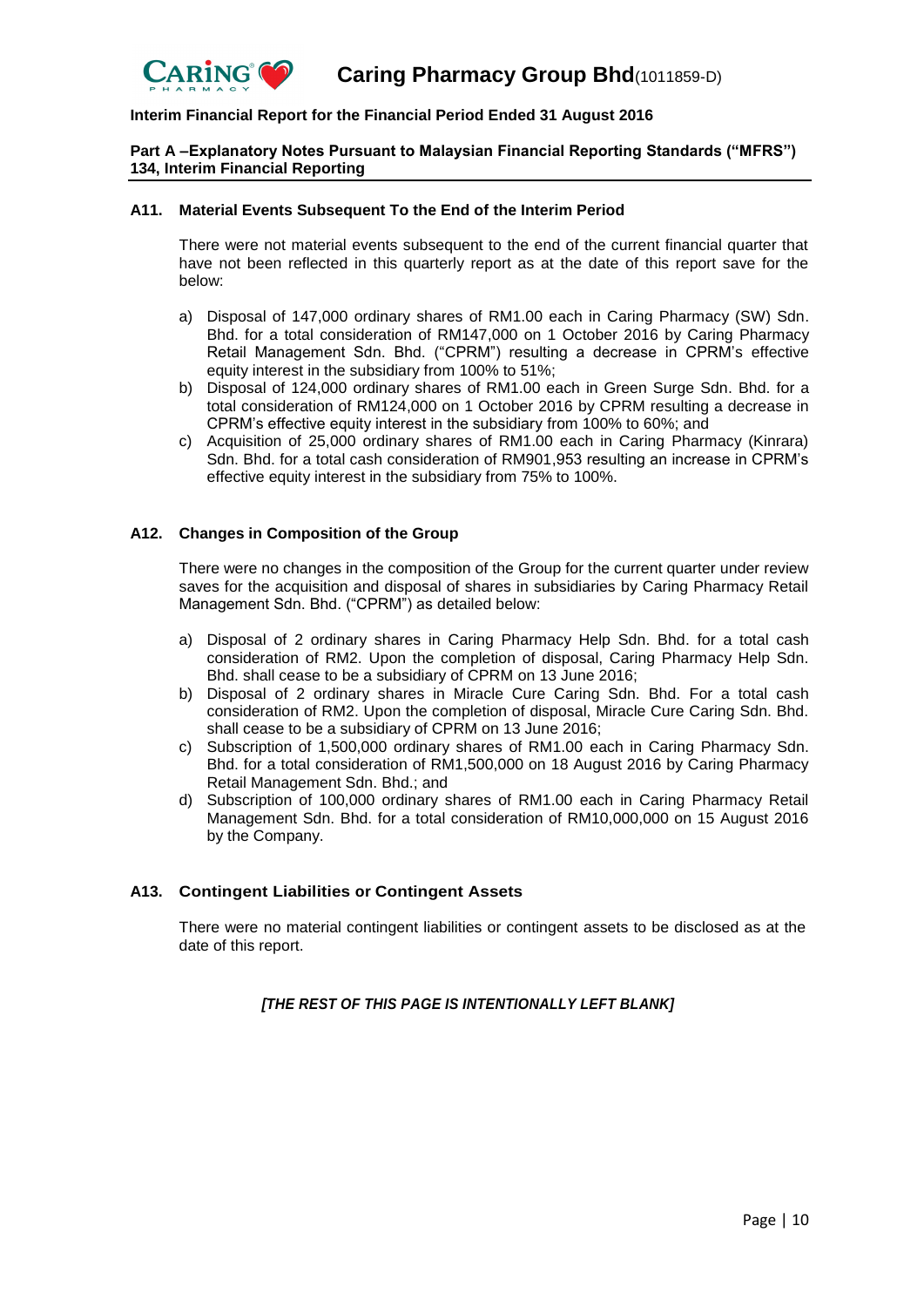

# **Part B–Explanatory Notes Pursuant To The Listing Requirements of Bursa Securities**

#### **B1. Review of Performance of the Group**

The Group registered a revenue of RM110.94 million and profit before tax of RM1.53 million for the current financial quarter as compared to a revenue of RM92.56 million and profit before tax of RM1.37 million reported in the previous year corresponding quarter. The higher revenue was mainly contributed by the higher sales generated from existing outlets due to low sales recorded in the previous year corresponding quarter which impacted from the implementation of Goods and Services Tax ("GST") in April 2015.

During the quarter under review, we have closed down 1 high street outlet and 1 Tesco outlet. As of 31 August 2016, we have a total of 105 community pharmacies.

The increase in profit before taxation for the current quarter compared to the corresponding quarter in the preceding year is mainly contributed by higher sales as explained above.

The basic earnings per share of 0.33 sen is lower than the preceding year quarter of 0.47 sen although higher profit after taxation is recorded. This was mainly due to higher incentive granted to the subsidiary companies to drive the sales.

#### **B2. Variation of Results with the Immediate Preceding Quarter**

For the current quarter under review, the Group reported a decrease in profit before tax by RM3.35 million, from RM4.88 million (immediate preceding quarter) to RM1.53 million. This was mainly attributable to lower advertising and promotional income and lower gross profit margin.

## **B3. Prospect for the Group**

The Group expects its operating environment remains challenging in view of prolong weak economy and uncertainties around the region with consumers still stay cautions in their spending. Nevertheless, by focusing on products and services quality and roll out more A&P event, the Group remains optimistic that it will contribute positively to the operating results of the Group going forward.

#### **B4. Profit Forecast and Profit Estimate**

The Group did not issue any profit forecast or profit estimate previously in any public document.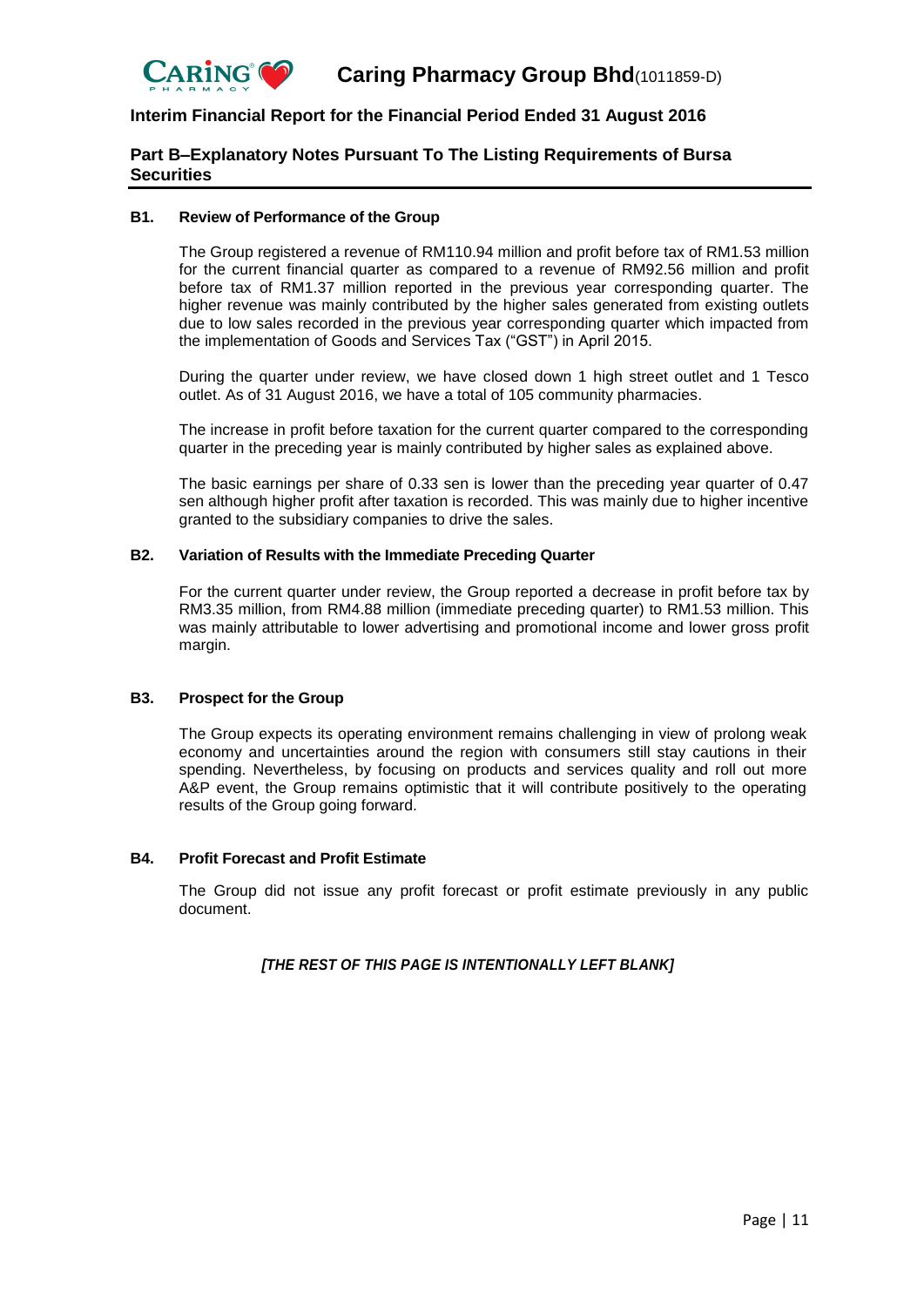

# **Part B–Explanatory Notes Pursuant To The Listing Requirements of Bursa Securities**

|                                                  | <b>INDIVIDUAL QUARTER</b>                                                     |                                                          | <b>CUMULATIVE QUARTER</b>                                              |                                                                          |  |
|--------------------------------------------------|-------------------------------------------------------------------------------|----------------------------------------------------------|------------------------------------------------------------------------|--------------------------------------------------------------------------|--|
|                                                  | <b>Current Year</b><br>Quarter<br>31- August-16 31-August-15<br><b>RM'000</b> | <b>Preceding</b><br><b>Year Quarter</b><br><b>RM'000</b> | <b>Current</b><br><b>Year To Date</b><br>31-August-16<br><b>RM'000</b> | <b>Preceding</b><br><b>Year To Date</b><br>31-August-15<br><b>RM'000</b> |  |
| Depreciation of property,<br>plant and equipment | 896                                                                           | 1.064                                                    | 896                                                                    | 1,064                                                                    |  |
| Equipment written off<br>Gain on disposal of     | 13                                                                            |                                                          | 13                                                                     |                                                                          |  |
| equipment                                        | (15)                                                                          |                                                          | (15)                                                                   |                                                                          |  |
| Interest expense                                 | 45                                                                            | 46                                                       | 45                                                                     | 46                                                                       |  |
| Interest income                                  | (363)                                                                         | (348)                                                    | (363)                                                                  | (348)                                                                    |  |
| Rental income                                    | (37)                                                                          | (38)                                                     | (37)                                                                   | (38)                                                                     |  |

## **B5. Notes to the Statement of Profit or Loss and Other Comprehensive Income**

*Save for the above, the other items as required under Appendix 9B Part A (16) of the Main Market Listing Requirements of Bursa Securities are not applicable.*

#### **B6. Income Tax Expense**

|                              |                                | <b>INDIVIDUAL QUARTER</b>        | <b>CUMULATIVE QUARTER</b>             |                                  |  |
|------------------------------|--------------------------------|----------------------------------|---------------------------------------|----------------------------------|--|
|                              | <b>Current Year</b><br>Quarter | Preceding<br><b>Year Quarter</b> | <b>Current</b><br><b>Year To Date</b> | Preceding<br><b>Year To Date</b> |  |
|                              | 31-August-16                   | 31-August-15                     | 31-August-16                          | 31-August-15                     |  |
|                              | <b>RM'000</b>                  | <b>RM'000</b>                    | <b>RM'000</b>                         | <b>RM'000</b>                    |  |
| <b>Income Tax</b>            |                                |                                  |                                       |                                  |  |
| <b>Current Tax - Current</b> | 427                            | 383                              | 427                                   | 383                              |  |
| Tax expense                  | 427                            | 383                              | 427                                   | 383                              |  |

*Note:*

*The effective tax rate for the current quarter and financial year under review is higher than the statutory tax rate of 24% mainly due to deferred tax assets not recognized.*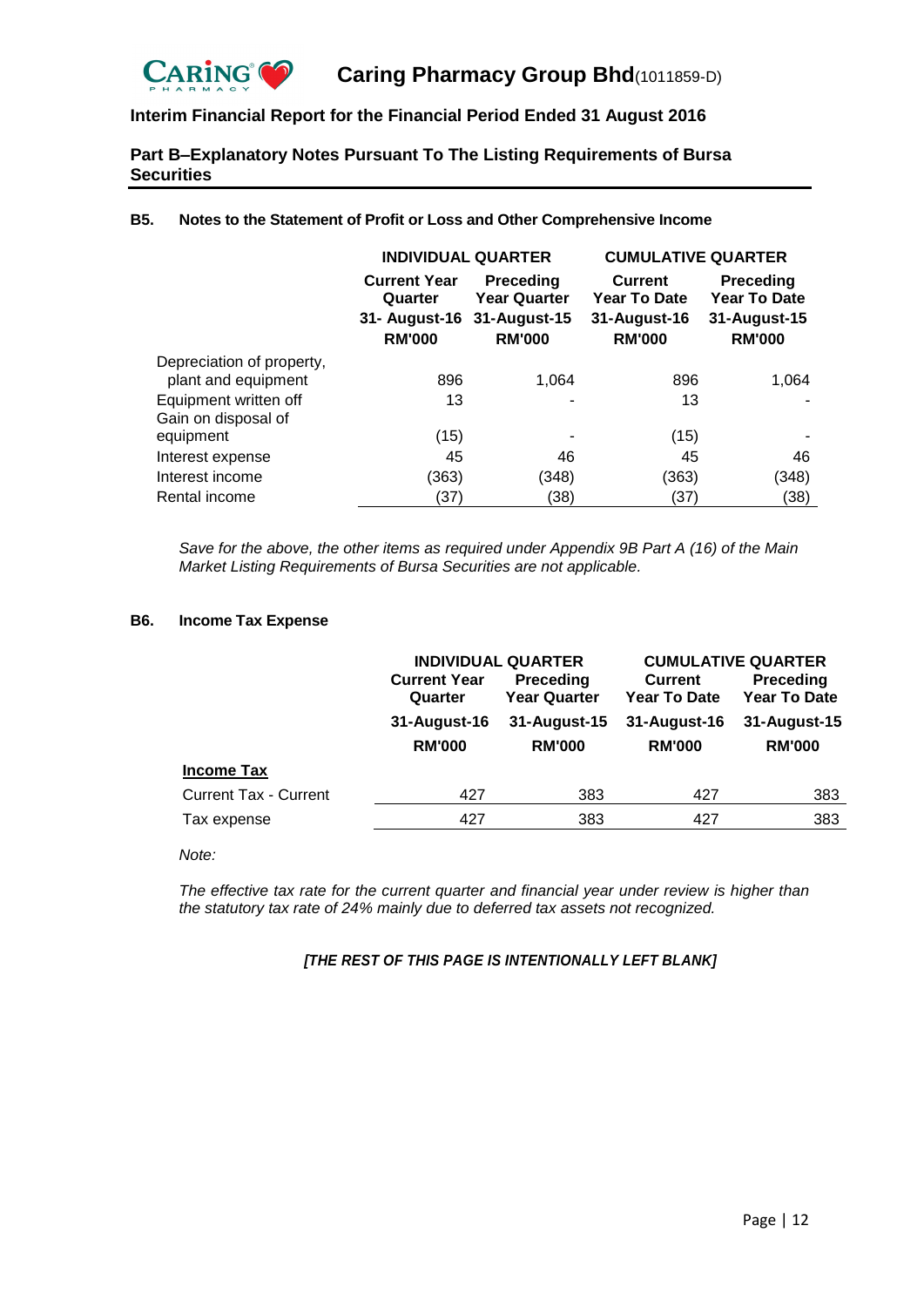

# **Part B–Explanatory Notes Pursuant To The Listing Requirements of Bursa Securities**

## **B7. Status of Corporate Proposals**

There were no corporate proposals commenced but not completed as at the date of this report.

# **B8. Group Borrowings**

The Group's borrowings as at 31 August 2016 are as follows:

|                       | As at         | As at         |  |
|-----------------------|---------------|---------------|--|
|                       | 31-August-16  | 31-August-15  |  |
|                       | <b>RM'000</b> | <b>RM'000</b> |  |
| Long term borrowings  |               |               |  |
| Secured:              |               |               |  |
| Hire purchase         | 107           |               |  |
| Term Ioan             | 8,611         | 9,616         |  |
|                       | 8,718         | 9,616         |  |
| Short term borrowings |               |               |  |
| Secured:              |               |               |  |
| Hire purchase         | 63            |               |  |
| Term Ioan             | 1,457         | 1,457         |  |
|                       | 1,520         | 1,457         |  |
| Total borrowings      |               |               |  |
|                       | 10,238        | 11,073        |  |

#### **B9. Material Litigation**

There was no material litigation and the Directors do not aware of any proceedings pending or threatened against the Group as at the date of issuance of this interim financial report.

#### **B10. Dividends**

No dividend was declared or recommended for payment by the Company for the quarter under review.